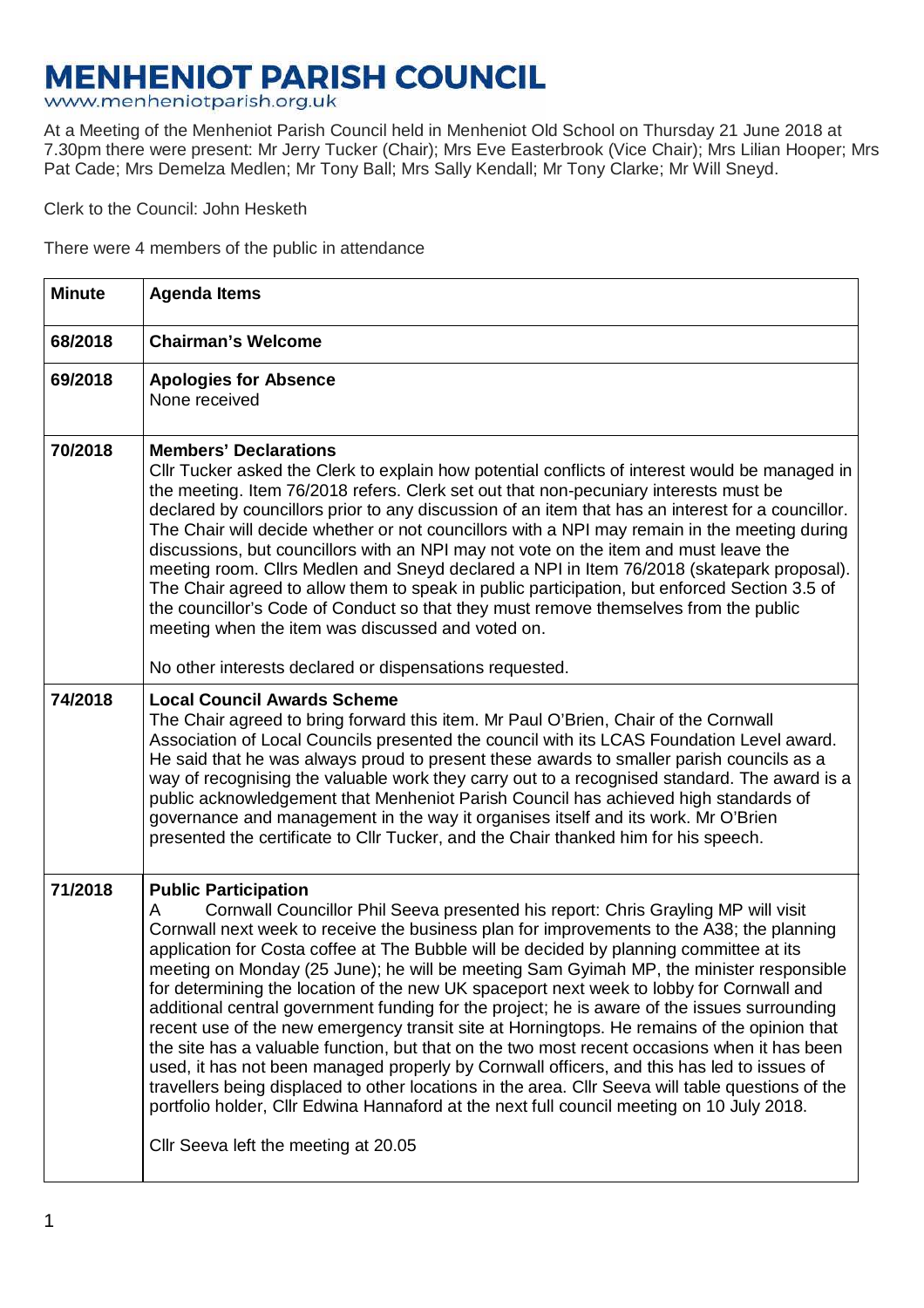|         | Councillors heard that the applicant for planning applications PA18/03610 and PA18/05055<br>was converting their properties into residential use in order to fund increased family<br>responsibilities.                                                                                                                                                                                                                                                                                                                                                                                                                                                                                                                                                                                             |  |  |  |  |  |
|---------|-----------------------------------------------------------------------------------------------------------------------------------------------------------------------------------------------------------------------------------------------------------------------------------------------------------------------------------------------------------------------------------------------------------------------------------------------------------------------------------------------------------------------------------------------------------------------------------------------------------------------------------------------------------------------------------------------------------------------------------------------------------------------------------------------------|--|--|--|--|--|
|         | B<br>A representative from Menheniot Primary School governors attended to present the<br>results of the recent parking trial on land adjacent to the playing fields. Whilst the scheme<br>had worked well in the afternoon pick-up time (with 10-12 cars using the using the extra<br>space that had been provided), the main problem was still in the morning drop-off time. This<br>was around 8.30am when drivers were still using the space immediately in front of the school<br>building to drop-off children. There is still an ongoing problem with dangerous parking by the<br>parish hall and the lower end of Hartmeade. The Chair agreed that a second meeting with<br>councillors and school governors would be helpful to agree a way forward.<br>ACTION Clerk to coordinate meeting. |  |  |  |  |  |
|         | Cllrs Sneyd and Medlen left the meeting at 20.05 to join residents for public participation.                                                                                                                                                                                                                                                                                                                                                                                                                                                                                                                                                                                                                                                                                                        |  |  |  |  |  |
|         | A resident representing homeowners in the Bowling Green area presented a petition<br>C<br>to councillors objecting to proposals to erect a skatepark on the playing fields. The Chair<br>thanked the resident and accepted the petition, explaining that councillors would be<br>discussing the proposed skate park later in the public meeting. The points they raised about<br>noise pollution and the design and location of the park would be included in their discussion.<br>Two members of the skatepark group answered questions about the design, siting and the<br>previous consultation that has taken place earlier in the year.                                                                                                                                                        |  |  |  |  |  |
|         | Cllr Sneyd and Medlen re-joined the council meeting at 20.20                                                                                                                                                                                                                                                                                                                                                                                                                                                                                                                                                                                                                                                                                                                                        |  |  |  |  |  |
| 72/2018 | <b>Minutes of Meeting</b><br>Councillors RESOLVED to accept the minutes of 17 May 2018 as a true and accurate<br>record. Proposed Cllr Easterbrook. Seconded Cllr Clarke. All agreed.                                                                                                                                                                                                                                                                                                                                                                                                                                                                                                                                                                                                               |  |  |  |  |  |
|         | <b>Matters Arising from the Minutes</b><br>Item 62E<br>Annual Governance & Accountability Return<br>Clerk's updated the meeting by explaining the notice giving residents the opportunity to<br>examine the council's accounts had been posted on 1 June on the website and parish<br>noticeboard. Residents have the right to have sight of the council's accounts and notes until<br>13 July by prior arrangement with the Clerk.                                                                                                                                                                                                                                                                                                                                                                 |  |  |  |  |  |
| 73/2018 |                                                                                                                                                                                                                                                                                                                                                                                                                                                                                                                                                                                                                                                                                                                                                                                                     |  |  |  |  |  |
|         | Skate Park: see Agenda Item 76/2018 below refers<br>63 A                                                                                                                                                                                                                                                                                                                                                                                                                                                                                                                                                                                                                                                                                                                                            |  |  |  |  |  |
|         | 55<br>Election of council officers: lead councillor for the Community Emergency Plan<br>Item postponed until July meeting                                                                                                                                                                                                                                                                                                                                                                                                                                                                                                                                                                                                                                                                           |  |  |  |  |  |
| 75/2018 | Correspondence<br>Non Domestic Rate for Sports Ground<br>A<br>The council has received a council tax bill for the recreation ground which was being<br>challenged. Clerk is discussing this with Cornwall Council and hopes the council can be<br>exempted from the charge.                                                                                                                                                                                                                                                                                                                                                                                                                                                                                                                         |  |  |  |  |  |
|         | B<br>Letter from Sheryll Murray MP with details of consultation on Clean Air Strategy.<br>Residents and councillors can take part by searching online for 'defra clean air strategy'                                                                                                                                                                                                                                                                                                                                                                                                                                                                                                                                                                                                                |  |  |  |  |  |
|         | $\mathsf{C}$<br>Invitation to attend Cruse Bereavement Care AGM 13 July 2018. People wishing to<br>attend should contact CRUSE directly on 01726-76700.                                                                                                                                                                                                                                                                                                                                                                                                                                                                                                                                                                                                                                             |  |  |  |  |  |
| 77/2018 | <b>Planning Matters</b>                                                                                                                                                                                                                                                                                                                                                                                                                                                                                                                                                                                                                                                                                                                                                                             |  |  |  |  |  |
|         | To agree the parish council's response to Cornwall Council consultations on new<br>A<br>planning applications received before the agenda was finalised:                                                                                                                                                                                                                                                                                                                                                                                                                                                                                                                                                                                                                                             |  |  |  |  |  |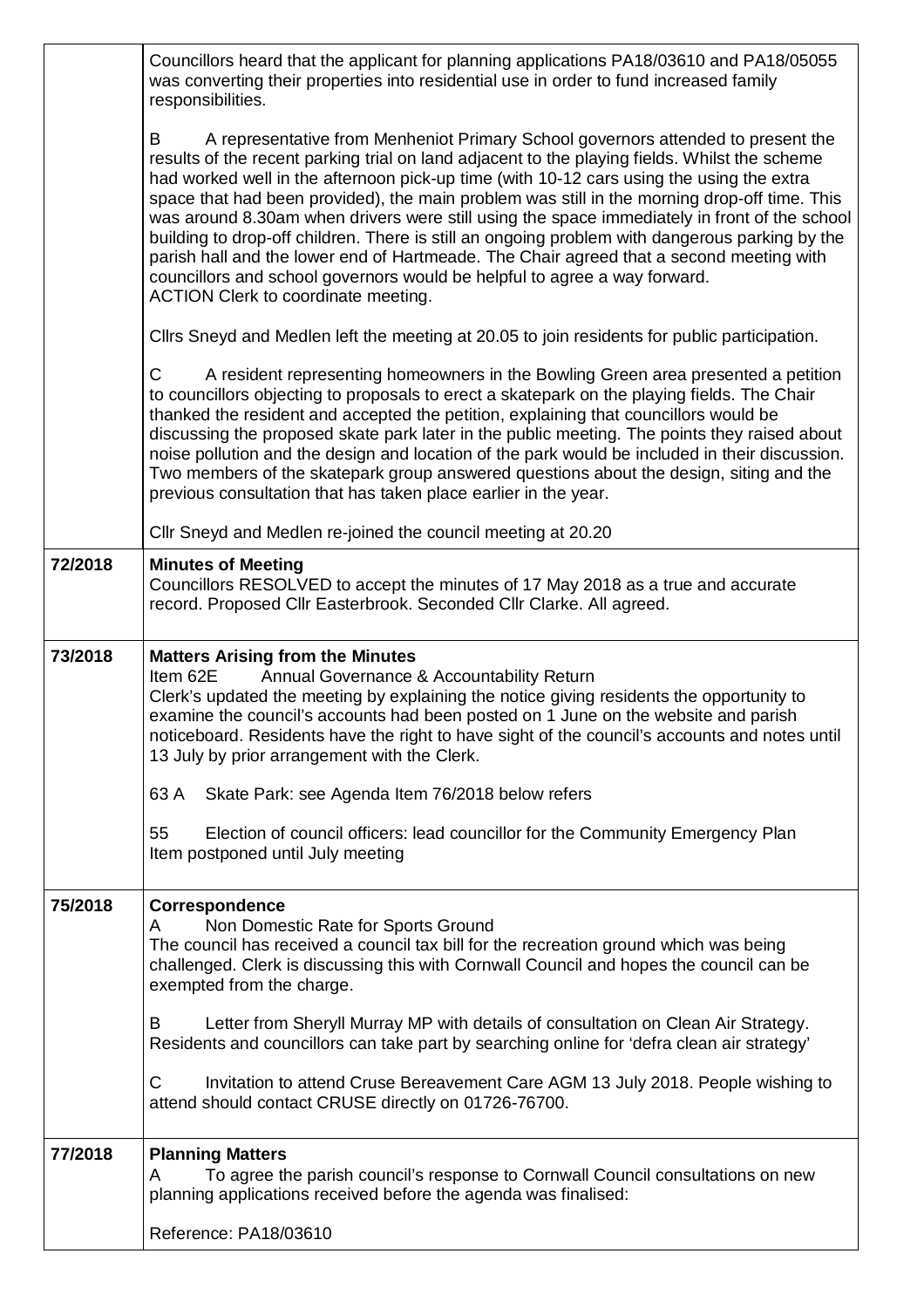|         | Proposal: Convert the pig barn into a granny annexe<br>Location: Trenant Barn, Menheniot PL14 3RF<br>Cllr Kendall has visited the site of the application and reported that this was a single storey<br>disused piggery that would be improved by its conversion to an annexe. The current<br>asbestos roof would be replaced by slate tiles, and there would be no overlooking from the<br>annexe onto neighbouring properties. It was RESOLVED to support the application.<br>Proposed Cllr Kendall. Seconded Cllr Clarke. All agreed. In making their decision, councillors<br>took account of the guidelines issued by Cornwall planners in assessing the criteria for<br>creating a residential annexe. The conversion will occupy the same footprint as the existing<br>building, so there will be no change in the residential amenity. Councillors had no concerns<br>about the potential impact of future flooding. Conforms to Cornwall Local Plan Policy 7 'reuse<br>of suitably constructed redundantbuildings' |
|---------|-----------------------------------------------------------------------------------------------------------------------------------------------------------------------------------------------------------------------------------------------------------------------------------------------------------------------------------------------------------------------------------------------------------------------------------------------------------------------------------------------------------------------------------------------------------------------------------------------------------------------------------------------------------------------------------------------------------------------------------------------------------------------------------------------------------------------------------------------------------------------------------------------------------------------------------------------------------------------------------------------------------------------------|
|         | Reference: PA18/05055<br>Proposal: Use of former agricultural buildings as three residential dwelling houses (the<br>buildings are currently restricted to use as holiday units and a residential<br>dwelling for occupation of a manager of the holiday accommodation business by conditions<br>imposed on permission no. 09/01889/FUL)<br>Location: Trenant Barn, Menheniot PL14 3RF<br>CIIr Easterbrook has examined proposals for the change of use, and concluded that there<br>would be no change in the residential amenity of the properties. It was RESOLVED to<br>support the application. Proposed Cllr Easterbrook. Seconded Cllr Medlen. All agreed.                                                                                                                                                                                                                                                                                                                                                           |
|         | Any applications received by Cornwall Council by the time of the meeting. Information<br>В<br>only. None received.                                                                                                                                                                                                                                                                                                                                                                                                                                                                                                                                                                                                                                                                                                                                                                                                                                                                                                          |
|         | $\mathsf C$<br>Planning applications approved by Cornwall Council. None approved.                                                                                                                                                                                                                                                                                                                                                                                                                                                                                                                                                                                                                                                                                                                                                                                                                                                                                                                                           |
|         | Planning applications refused by Cornwall Council or withdrawn by the applicant.<br>D<br>Information only. None.                                                                                                                                                                                                                                                                                                                                                                                                                                                                                                                                                                                                                                                                                                                                                                                                                                                                                                            |
|         | E<br><b>Planning Appeals: None</b>                                                                                                                                                                                                                                                                                                                                                                                                                                                                                                                                                                                                                                                                                                                                                                                                                                                                                                                                                                                          |
|         | F<br><b>Planning Committee decisions:</b><br>Reference: PA18/03238<br>Proposal: Eerection of new building for use as a coffee shop<br>Location: Land at Bubble Retail Park.<br>Clerk explained that Cllr Seeva had called the application in after representations had been<br>made by Liskeard Town Council. The application will be decided by Cornwall Council's<br>Planning Committee on 25 June 2018.                                                                                                                                                                                                                                                                                                                                                                                                                                                                                                                                                                                                                  |
| 76/2018 | <b>Application from Menheniot Skate Park Group</b><br>Clirs Medlen & Sneyd left the meeting room at 20.45                                                                                                                                                                                                                                                                                                                                                                                                                                                                                                                                                                                                                                                                                                                                                                                                                                                                                                                   |
|         | The Chair opened the discussion by referring to the letter the council had received<br>A<br>from Mr Keith Goldsmith asking for permission to erect a skatepark on the playing fields. The<br>Clerk explained that Cornwall Council was the local planning authority and only they could<br>grant planning permission for the erection of the structure. Councillors discussed the<br>implications of this and agreed that they could not support the request that had been made. It<br>was RESOLVED to suspend a decision on this matter until the applicant had followed<br>Cornwall Council's pre-application protocol that would include a public consultation.<br>Proposed Cllr Clarke. Seconded Cllr Ball. All agreed.<br>ACTION Clerk to contact Mr Goldsmith with details of the protocol and arrange a meeting.                                                                                                                                                                                                     |
|         | Councillors be asked to consider a Community Grant application on behalf of the<br>В<br>MSPG. Clerk explained that the application was dependent on the Group receiving<br>permission from the parish council to erect the skate park. No permission had been granted,<br>and so the application could not be considered.                                                                                                                                                                                                                                                                                                                                                                                                                                                                                                                                                                                                                                                                                                   |
|         | Cllrs Medlen & Sneyd returned to the meeting room at 21.00                                                                                                                                                                                                                                                                                                                                                                                                                                                                                                                                                                                                                                                                                                                                                                                                                                                                                                                                                                  |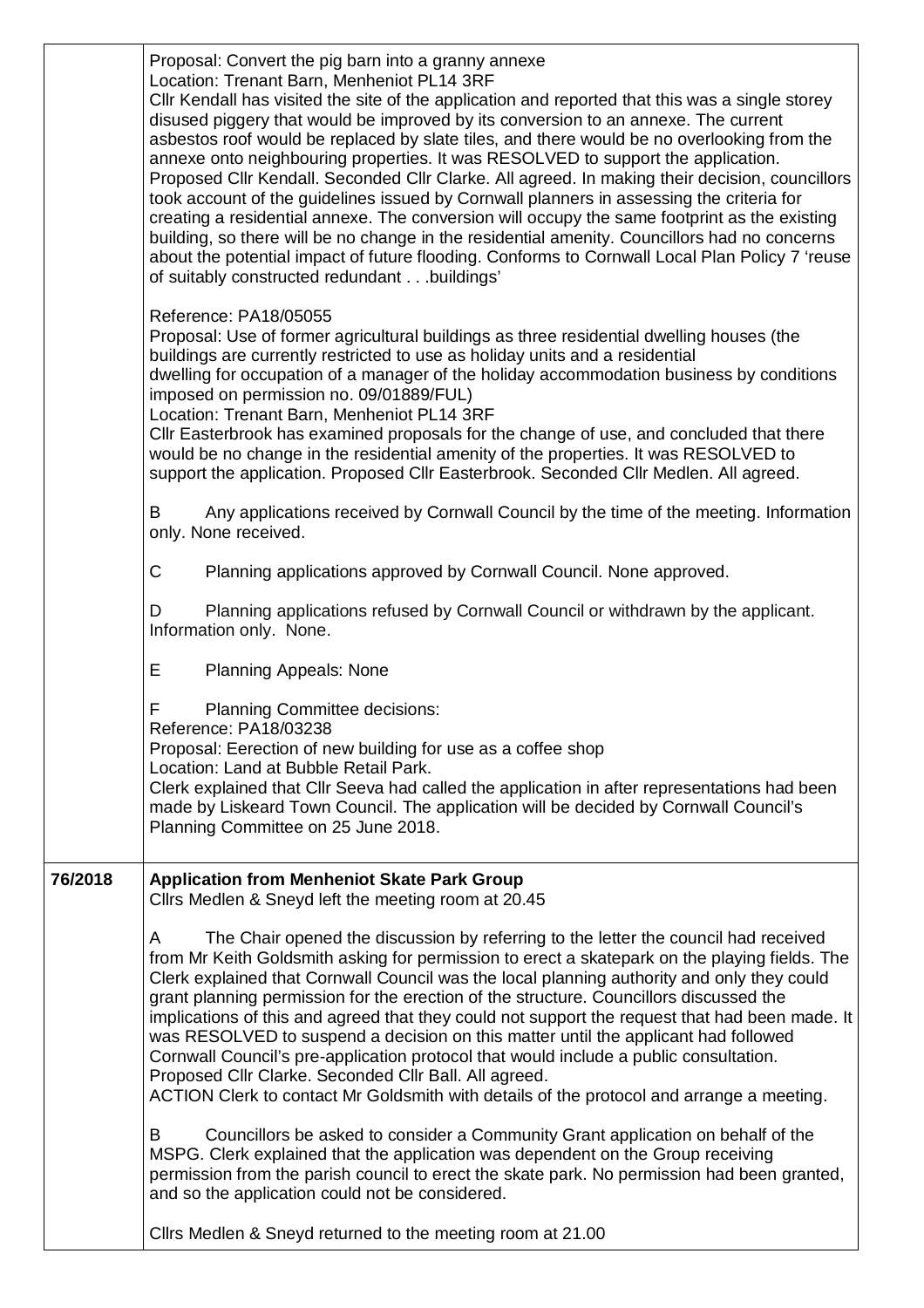| 78/2018 | <b>Financial Matters</b><br>Accounts for Payment – Schedule 2018/19. It was RESOLVED to approved the<br>A<br>payment schedule and agree payment. Proposed Cllr Sneyd. Seconded Cllr Tucker. All                                                                                                                                                                                                                                                                                                                                                                                                                                                                                                                                                      |                                                                                                        |                             |        |   |          |  |  |  |
|---------|------------------------------------------------------------------------------------------------------------------------------------------------------------------------------------------------------------------------------------------------------------------------------------------------------------------------------------------------------------------------------------------------------------------------------------------------------------------------------------------------------------------------------------------------------------------------------------------------------------------------------------------------------------------------------------------------------------------------------------------------------|--------------------------------------------------------------------------------------------------------|-----------------------------|--------|---|----------|--|--|--|
|         | agreed. Cllr Ball asked the Clerk to obtain a schedule of completed grass cutting from the<br>contractor. ACTION Clerk to write to Rob Craig for a copy of his work schedule.                                                                                                                                                                                                                                                                                                                                                                                                                                                                                                                                                                        |                                                                                                        |                             |        |   |          |  |  |  |
|         | Payments Schedule                                                                                                                                                                                                                                                                                                                                                                                                                                                                                                                                                                                                                                                                                                                                    |                                                                                                        | <b>June 2018</b>            | Period | 3 |          |  |  |  |
|         | Date                                                                                                                                                                                                                                                                                                                                                                                                                                                                                                                                                                                                                                                                                                                                                 | Payee                                                                                                  | <b>Description</b>          | CQ     |   | £        |  |  |  |
|         | 21/05/2018                                                                                                                                                                                                                                                                                                                                                                                                                                                                                                                                                                                                                                                                                                                                           | Keith Goldsmith                                                                                        | <b>Small Grant</b>          | 1794   | £ | 118.32   |  |  |  |
|         | 21/06/2018                                                                                                                                                                                                                                                                                                                                                                                                                                                                                                                                                                                                                                                                                                                                           | <b>Jerry Tucker</b>                                                                                    | <b>Safety mat</b>           | 1795   | £ | 6.99     |  |  |  |
|         | 21/06/2018                                                                                                                                                                                                                                                                                                                                                                                                                                                                                                                                                                                                                                                                                                                                           | PC Kernow                                                                                              | IT support                  | 1796   | £ | 45.00    |  |  |  |
|         | 21/06/2018                                                                                                                                                                                                                                                                                                                                                                                                                                                                                                                                                                                                                                                                                                                                           | Rob Craig                                                                                              | Ground maintenance          | 1797   | £ | 875.00   |  |  |  |
|         | 22/06/2018                                                                                                                                                                                                                                                                                                                                                                                                                                                                                                                                                                                                                                                                                                                                           | <b>HMRC</b>                                                                                            | <b>PAYE</b>                 | 1798   | £ | 138.20   |  |  |  |
|         | 28/06/2018                                                                                                                                                                                                                                                                                                                                                                                                                                                                                                                                                                                                                                                                                                                                           | John Hesketh                                                                                           | Salary                      | 1799   | £ | 423.80   |  |  |  |
|         | 21/06/2018                                                                                                                                                                                                                                                                                                                                                                                                                                                                                                                                                                                                                                                                                                                                           | John Hesketh                                                                                           | <b>Expenses</b>             | 1800   | £ | 36.98    |  |  |  |
|         | 21/06/2018                                                                                                                                                                                                                                                                                                                                                                                                                                                                                                                                                                                                                                                                                                                                           | Lantoom Quarry                                                                                         | WW1 project                 | 1801   | £ | 436.32   |  |  |  |
|         | All cheque payments today                                                                                                                                                                                                                                                                                                                                                                                                                                                                                                                                                                                                                                                                                                                            |                                                                                                        |                             |        | £ | 2,080.61 |  |  |  |
|         | B                                                                                                                                                                                                                                                                                                                                                                                                                                                                                                                                                                                                                                                                                                                                                    | Direct Bank Payment & Receipts. For information.<br><b>Bank Payments Schedule including Debit Card</b> |                             |        |   |          |  |  |  |
|         | <b>Date</b>                                                                                                                                                                                                                                                                                                                                                                                                                                                                                                                                                                                                                                                                                                                                          | Payee                                                                                                  | <b>Description</b>          | Pay    |   | £        |  |  |  |
|         | 10/05/2018                                                                                                                                                                                                                                                                                                                                                                                                                                                                                                                                                                                                                                                                                                                                           | <b>Liskeard Stationery</b>                                                                             | <b>PPSA</b>                 | DC     |   | 3.72     |  |  |  |
|         |                                                                                                                                                                                                                                                                                                                                                                                                                                                                                                                                                                                                                                                                                                                                                      |                                                                                                        |                             |        |   |          |  |  |  |
|         |                                                                                                                                                                                                                                                                                                                                                                                                                                                                                                                                                                                                                                                                                                                                                      |                                                                                                        |                             |        |   |          |  |  |  |
|         |                                                                                                                                                                                                                                                                                                                                                                                                                                                                                                                                                                                                                                                                                                                                                      |                                                                                                        |                             |        |   |          |  |  |  |
|         | All bank payments this period                                                                                                                                                                                                                                                                                                                                                                                                                                                                                                                                                                                                                                                                                                                        |                                                                                                        |                             |        | £ | 3.72     |  |  |  |
|         | <b>Bank Receipts Schedule</b>                                                                                                                                                                                                                                                                                                                                                                                                                                                                                                                                                                                                                                                                                                                        |                                                                                                        |                             |        |   |          |  |  |  |
|         | <b>Date</b>                                                                                                                                                                                                                                                                                                                                                                                                                                                                                                                                                                                                                                                                                                                                          | Payer                                                                                                  | <b>Description</b>          |        |   | £        |  |  |  |
|         | 14/05/2018                                                                                                                                                                                                                                                                                                                                                                                                                                                                                                                                                                                                                                                                                                                                           | Resident                                                                                               | <b>Allotment Rent</b>       |        | £ | 12.00    |  |  |  |
|         | 17/05/2018                                                                                                                                                                                                                                                                                                                                                                                                                                                                                                                                                                                                                                                                                                                                           | <b>Cornwall Council</b>                                                                                | <b>Emergency Plan Grant</b> |        | £ | 100.00   |  |  |  |
|         | 09/05/2018                                                                                                                                                                                                                                                                                                                                                                                                                                                                                                                                                                                                                                                                                                                                           | Lloyds Bank                                                                                            | Interest                    |        | £ | 3.54     |  |  |  |
|         | All bank receipts this period                                                                                                                                                                                                                                                                                                                                                                                                                                                                                                                                                                                                                                                                                                                        |                                                                                                        |                             |        | £ | 115.54   |  |  |  |
|         | Bank Reconciliation: at the close of business on 31 May 2018, the council held<br>C<br>£100,313.41 in its bank accounts.                                                                                                                                                                                                                                                                                                                                                                                                                                                                                                                                                                                                                             |                                                                                                        |                             |        |   |          |  |  |  |
|         | Cllr Hooper checked a random selection of invoices and cheque payments.<br>D                                                                                                                                                                                                                                                                                                                                                                                                                                                                                                                                                                                                                                                                         |                                                                                                        |                             |        |   |          |  |  |  |
| 79/2018 | <b>Councillors' Reports</b><br><b>Cllr Demelza Medlen</b><br>A<br>Skateboard park progress. See Item 76A above.                                                                                                                                                                                                                                                                                                                                                                                                                                                                                                                                                                                                                                      |                                                                                                        |                             |        |   |          |  |  |  |
| 80/2018 | <b>Chair's Agenda Items</b><br>Neighbourhood Development Plan.<br>A<br>Chair reported that at the NDP meeting held on 19 June, the Project Manager had outlined<br>the next phase of the survey which involved identifying possible sites for housing<br>development. These will be assessed by a desk exercise that will take place at the next two<br>NDP meetings planned for 12 & 28 July. The results of the exercise will be included in the<br>wider consultation taking place later in the year.<br>В<br>Update on progress to the Menheniot Traffic Plan. See Item 71/2018B above.<br>C<br>War memorial and WW1 events<br>Granite slabs that will be installed around the war memorial have been ordered, and will be<br>delivered shortly. |                                                                                                        |                             |        |   |          |  |  |  |